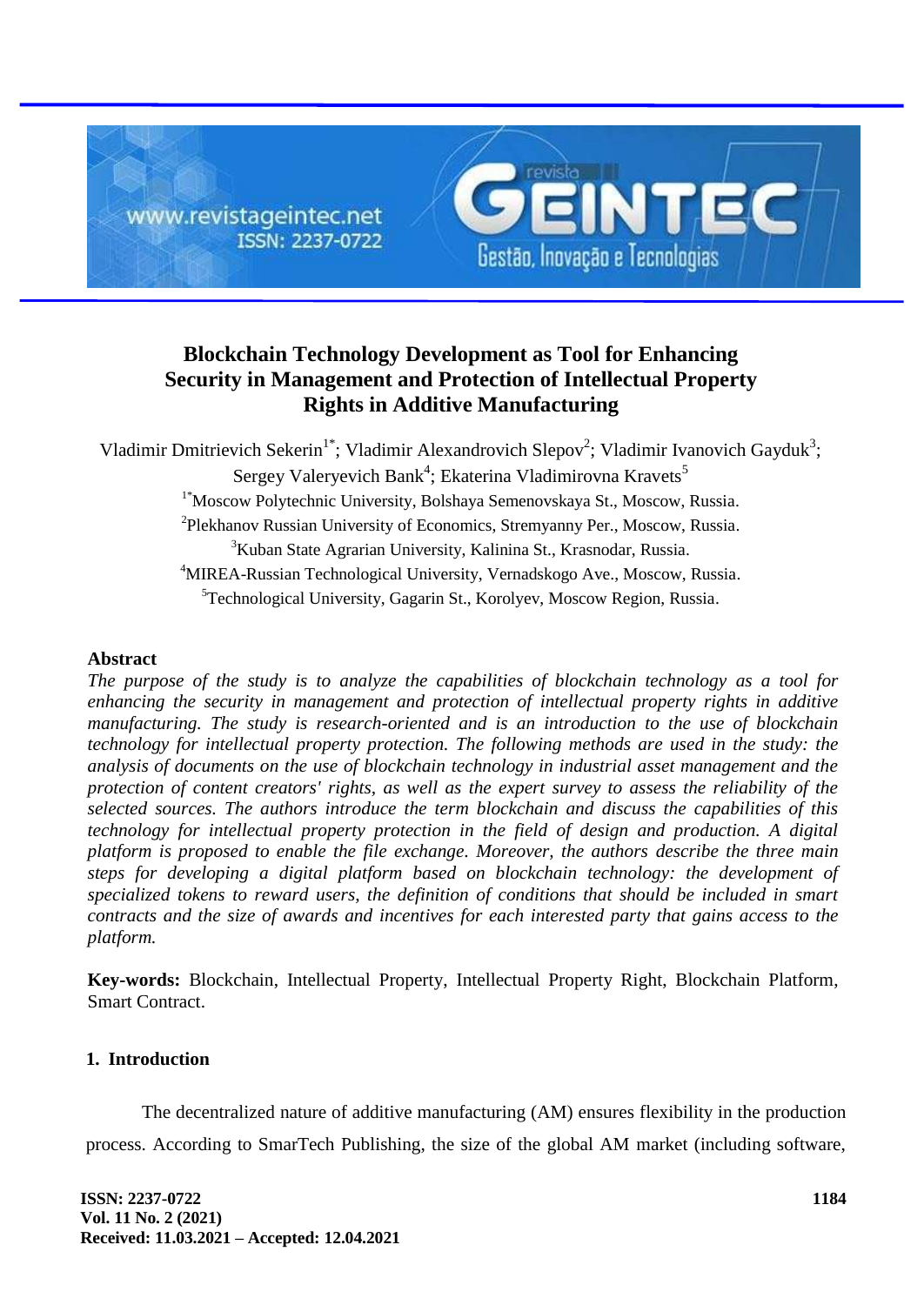materials and services) amounted to USD 9.3 billion which is 18% more than in 2017. When comparing by sector, according to the Wohlers Report, the revenue from the metal materials market for AM grew by 42%; the market in construction is to grow from USD 70 million in 2019 to USD 40 billion by 2027 [1] At the same time, there are wide discussions of the piracy issue in AM, although no exact statistical data is provided, perhaps, due to the difficulty of measuring this phenomenon.

Therefore, the main issue related to the products created through AM is the protection of intellectual property (IP) rights. AM is characterized by a unique type of decentralized piracy where fake products can be easily manufactured. The owners of 3D printers can easily buy licensed patterns for 3D printing but there is a chance that owners will print products protected by IP rights without obtaining the necessary rights [2].

V. Petrovic et al. [3] discussed how AM could become an issue for stopping the violation of IP rights. The researchers have discussed how one could scan and print out the original item and then distribute it for other items that would be used for printing. S. Mellor et al. [4] presented a detailed discussion of IP rights associated with AM. The authors discussed how digital files could be easily distributed and altered, bringing up the crucial issues of IP that the current patent system of the USA might not be able to solve. The study on IP conducted by X. Liu et al. [5] revealed that 65% of design files uploaded on the Internet had no licensing scheme associated with them and, therefore, no IP rights. Cloud manufacturing also faces problems with IP protection. Y. Lu and X. Xu [6] proposed strategies to prevent the leaks of IP from the cloud platforms and noted that in such an environment, the best way to protect IP rights was to exchange as little information as possible. Therefore, it is evident that advanced manufacturing carries a serious risk of IP leaks or IP rights violations. Thus, there is a need for a technology that could protect IP rights, especially in the case of products manufactured with the help of additive technologies.

The joint use of a project online allows several organizations to access the asset, alter it and utilize it. Although sharing project data on the Internet ensures the benefit of accessibility for multiple users and manufacturing equipment connected through the cloud and the easiness of file exchange complicates IP protection.

The current situation with IP in the project sphere and the processing industry is currently as follows. The resource created by the designer is available to different types of users. However, there are various situations when a designer is not compensated for their work because other users can easily share the work online.

The article deals with the concept of the digital platform based on blockchain technology for IP protection in the field of design and production.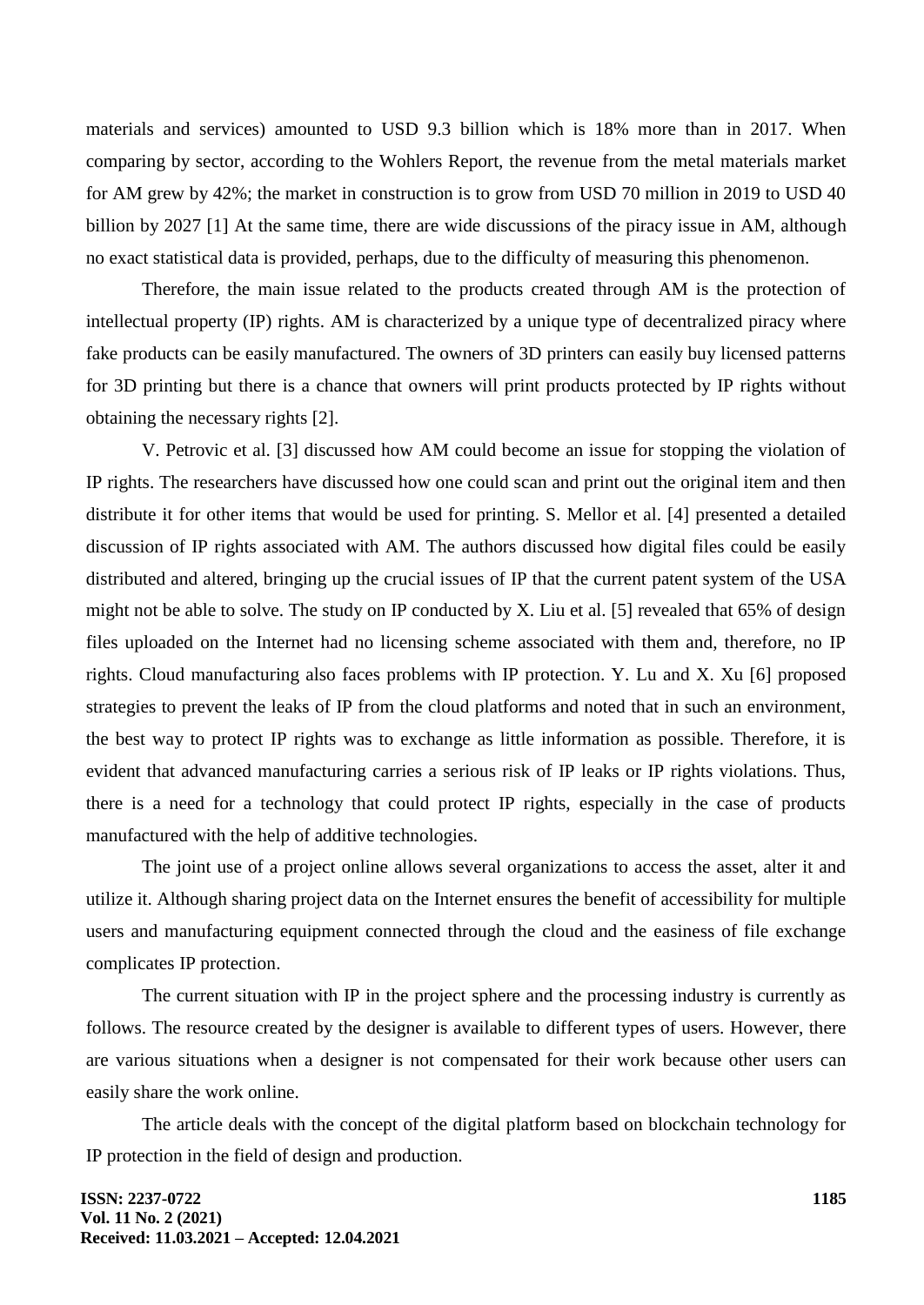We focus on the AM industry for three main reasons: 1. AM is more subject to the issues of IP protection due to the potential public access to the features of 3D printing, 2. 3D printers can be connected to cloud digital platforms and have unique identifiers registered on digital platforms that make checking and monitoring more practical, 3. the existing cloud-based business models in the AM industry offer the chance to monetize blockchain platforms and facilitate their development.

## **2. Literature Review**

This section deals with the key features of future production systems and the concept of blockchain that can be utilized to support IP rights in future manufacturing systems.

The key features of the future manufacturing systems are 1. decentralized manufacturing, 2. global manufacturing and manufacturing on-demand and 3. digital manufacturing [7].

In a decentralized manufacturing environment, the product is manufactured as close to the consumer as possible which makes the process sustainable. This allows one to meet the requirements of the local customer and reduce shipping times and logistical costs. Product personalization which is clients' key need combined with market fluctuations could be efficiently processed by the decentralized manufacturing environment [8]. D. Mourtzis et al. [9] demonstrated this in their work where the researchers proposed the optimal manufacturing network for producing individualized machines with computer numeric control (CNC).

According to researchers [10], AM can similarly play an important part in the decentralized manufacturing environment as projects and requirements can be transferred digitally, reducing logistical costs and environmental impact. Another reason for resorting to decentralized production in the future is that such production not only facilitates manufacturing but also contributes to regional growth and social welfare of people in the areas where the manufacturing environment is created, especially in developing countries.

The concept of global manufacturing has been significantly developed in recent years due to the reduction of transport and communication costs which led to the creation of transnational manufacturing networks [11]. This enabled developing countries to be part of the manufacturing chain where instead of manufacturing the whole product, countries can manufacture certain parts in the manufacturing process [12].

The high cost of spare part obsoletion in warehouses makes AM the best choice for ondemand manufacturing. M. Gebler et al. [13] discuss in their work how AM can stimulate the demand for spare parts and limit the number of parts stored for future use.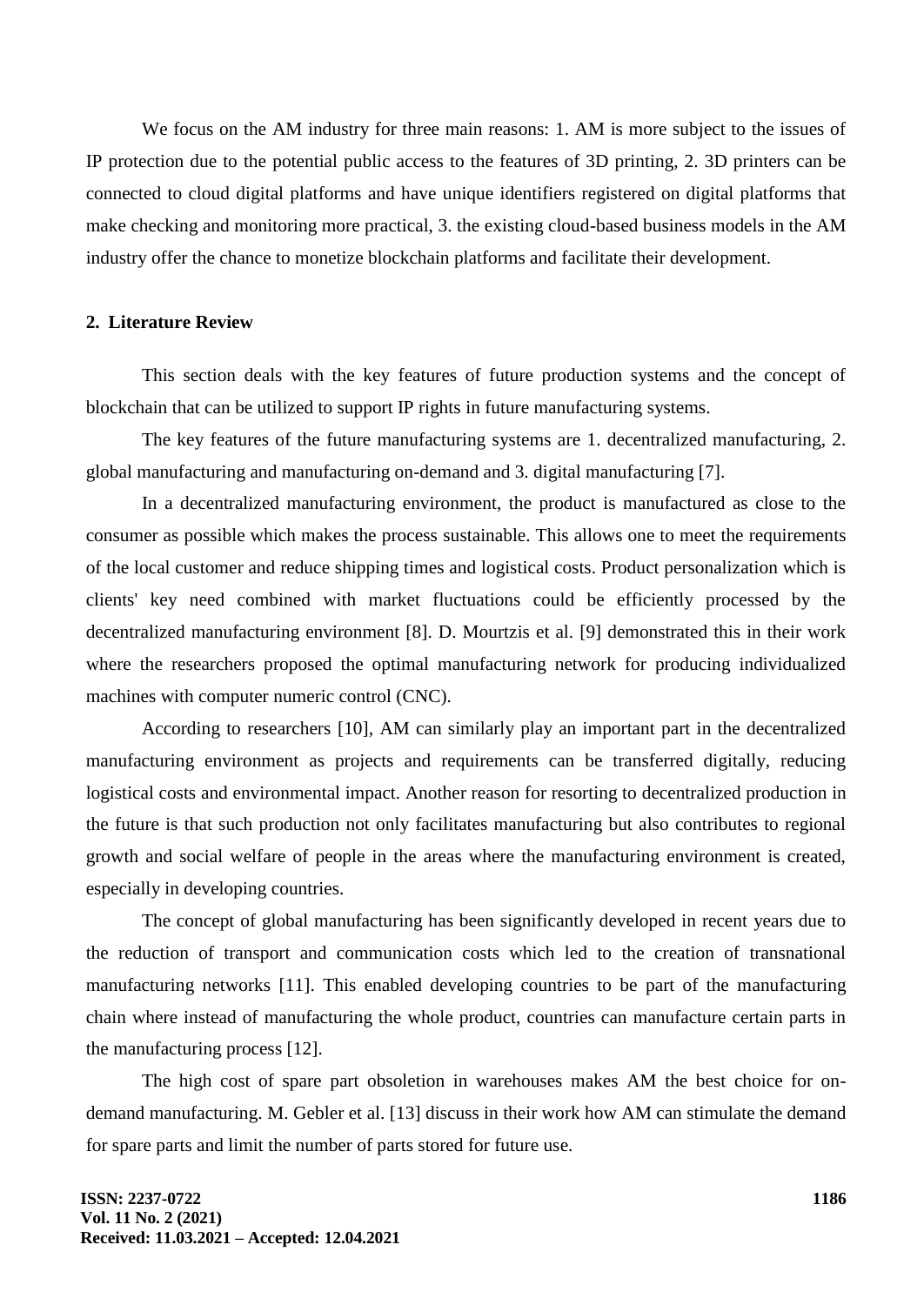Digital manufacturing is a rapidly developing technology which can reduce product development time and the cost of the product. Moreover, digital manufacturing can help to improve the quality of the product and react to the changes in the market. It enables one to directly produce items without planning the process and can be used for direct manufacturing of the final product required by the consumer. AM is seen as the key technology of digital manufacturing and has been significantly developed in recent years [14].

With the development and integration of the Internet into everyday life, everything including design and manufacturing is moving towards digitalization. There is a high chance that these systems will be more Internet-dependent compared to modern systems; as a result, serious problems related to IP rights might arise [15,16]. It is here that the concept of blockchain which we discuss hereafter can play an important part in IP protection.

There are multiple approaches to understanding the essence of blockchain technology (Table 1).

| Approach               | Essence of blockchain technology                                        | Source |
|------------------------|-------------------------------------------------------------------------|--------|
| Legal status           | the technology that is used as the basis for many new cryptocurrencies  | $[17]$ |
|                        | the technology of an integrated space with no intermediaries            | $[18]$ |
|                        | the technology which is a decentralized ledger of information on        |        |
|                        | completed transactions based on cryptographic algorithms that protect   | [19]   |
|                        | it from tampering                                                       |        |
|                        | a decentralized database of all confirmed transactions made in relation | $[20]$ |
| Legal approach         | to a specific asset                                                     |        |
|                        | a digital account of receipts and expenditures, storage of information  | $[21]$ |
|                        | on rights or an automated business process                              |        |
| Organizational and     | a digital ledger where all actions on the Internet are recorded         |        |
| technological approach | chronologically and publicly                                            | $[22]$ |

Table 1- Various Approaches to Understanding the Essence of Blockchain Technology

Therefore, blockchain is a decentralized system for storing information or the so-called digital ledger of transactions, documents, deals and contracts. The main feature and significant advantage of blockchain technology is that the register is not stored in one place but is distributed among a large number, in particular, from several hundred to several thousand computers around the world. Any user can have free access to the required activated version of the register, which makes it fully transparent to all participants.

However, according to D. Kraft [23], blockchain is vastly different from traditional registers. First, because subjects that take part in informing a chain of blocks have equal rights and interact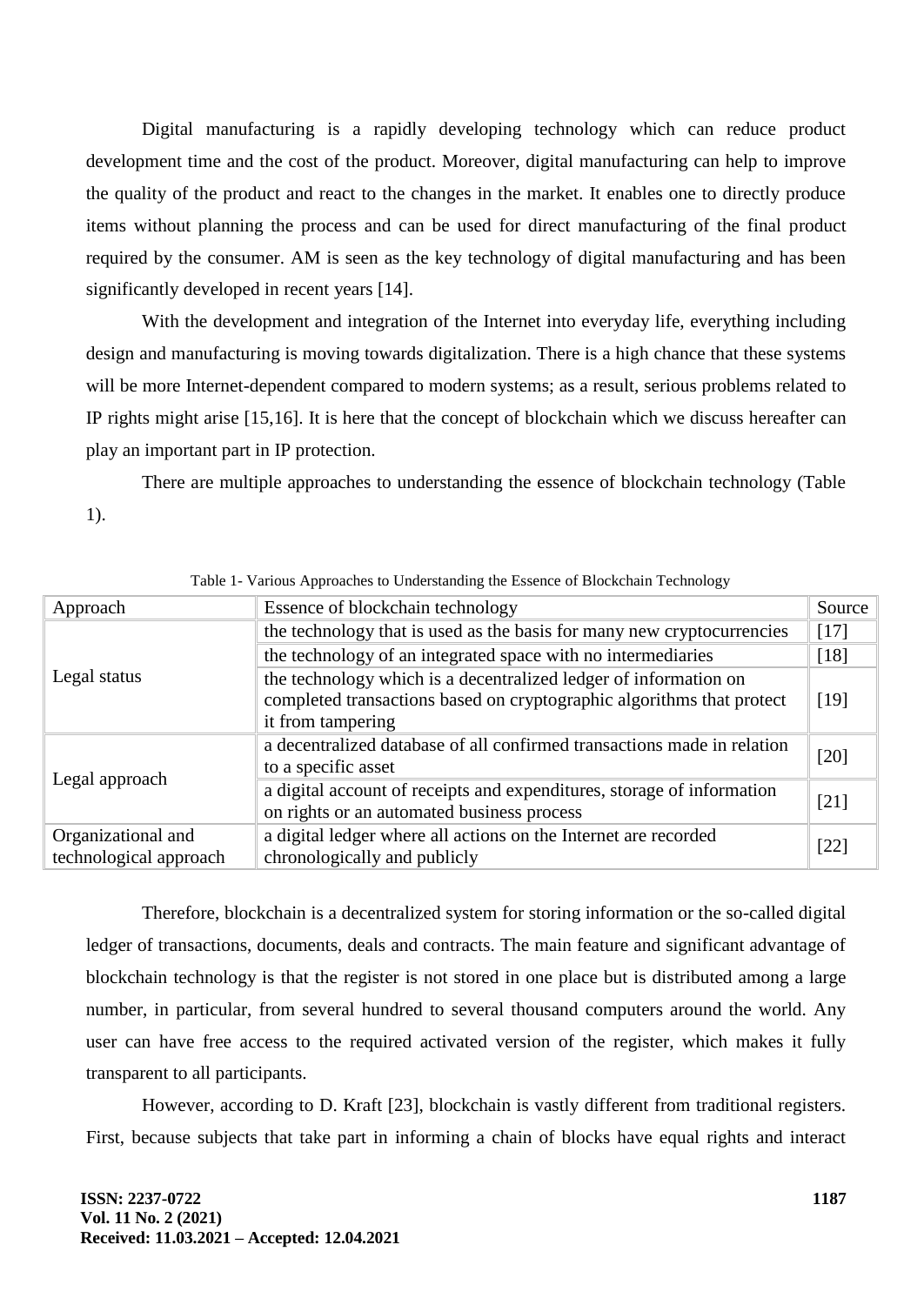based on the principles of social consensus, good faith and mutually beneficial cooperation. Second, blockchain ledgers can be not only a means of storing and transmitting synchronized, automated, encoded information about any property that is characterized by its widespread use and consumption. Third, the availability of technological capabilities for the transfer and exchange of digital codes between the copyright holder and the consumer generates the commodity value of the object which is determined by the agreement of the parties and the demand which is expressed in the number of users of the digital code. Finally, the current ledgers of intangible assets involve the presence of one person responsible for updating and storing information. Therefore, any operations of the copyright holders with the objects in the ledger should be brought to the attention of the entity that performs the administrative functions (for example, the use of contractual methods of exercising the rights to software, invention, utility model, industrial design, trademark or selection achievement). Such an organization requires the owners of rights to information about IP to trust the entity that administers the ledger.

The global market for blockchain technologies is steadily growing. For example, according to the analytical company Research and Market, the global market of Blockchain as a Service (BaaS) in 2019 was estimated at USD 420.5 billion and is expected to have reached USD 982.8 billion by 2025 given the average annual growth rate of 15.2% during 2020–2025. BaaS includes the solutions that allow users to create, deploy and use their own blockchain applications, smart contracts and blockchain functions through cloud services [24].

At the same time, according to the analytical company CB Insights that specializes in studying the venture funding market, the volume of investment into developers of blockchain technologies at the corporate level reached USD 434 billion in 2019 which is 62% more than in 2018 [25].

According to the October 2020 analysis by PwC, blockchain technologies could drive up the global economy by USD 1.7 billion by 2030. PwC identified five key blockchain applications and assessed their potential for value creation using economic analysis and industry research – tracking and tracing; payments and financial services; identity management; contracts and dispute resolution; interaction with clients. The PwC report also notes that blockchain technology can be used in a wide range of industries, from heavy industry to fashion labels. According to analysts [26], the most profitable application of blockchain is in such industries as government, education and healthcare. PwC estimates that by 2030, revenue growth in these areas will amount to USD 28.5 billion, which will also benefit wholesale and retail trade, communications companies and the media and a broader range of business services [26].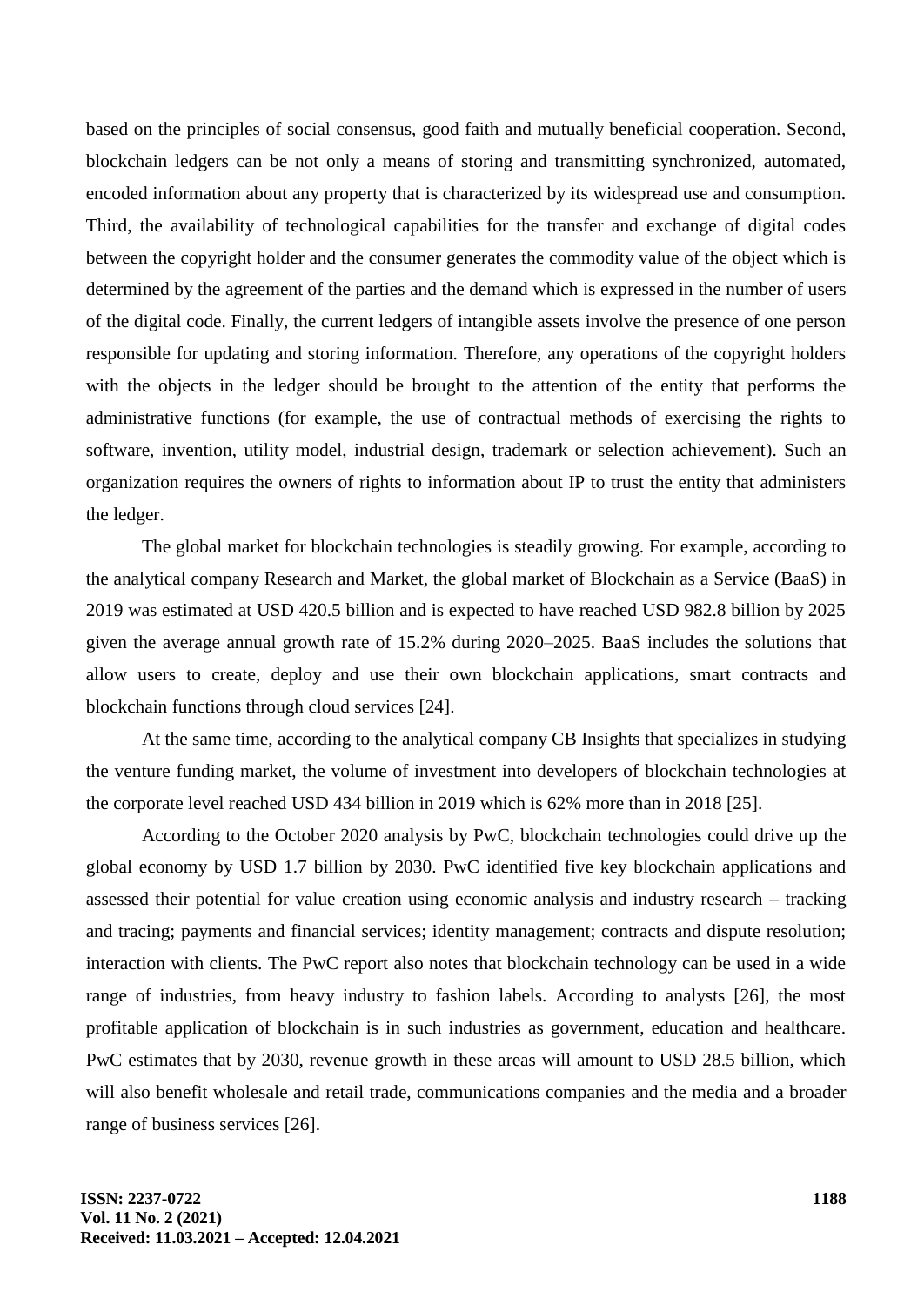The purpose of the article is to analyze the capabilities of blockchain technology as a tool for enhancing security in the management and protection of IP rights in AM.

# **Research Objectives**

- To establish the basic elements defining the digital blockchain platform for IP;
- To justify and provide a detailed characterization of the elements that define the digital blockchain platform for IP.

Research hypothesis: a digital platform built on blockchain to track the use of product design drawings allows for the management and protection of IP.

# **3. Methods**

Based on the proposed hypothesis, we identified the following research methods: analysis of documents on the use of blockchain technology in the management of industrial assets and protection of the rights of content creators, as well as an expert survey to assess the reliability of selected sources.

Blockchain technology is a relatively new area subject to a strong influence of innovation. Therefore, in the absence of reliable comprehensive methods for assessing the prospects of developing a blockchain platform for managing industrial assets and protecting the rights of content creators, the document analysis method allows one to collect a variety of information in a large number of organizational and technological ideas. Considering the existing limitations in the application of the document analysis method (the quality of the selected sources, their completeness and the subjective stances of the authors), we conducted an expert survey to assess the reliability of the selected sources.

Structurally, the study consisted of a gradual analysis of the features of future production systems and the concept of a blockchain, the functions of blockchain technology in the management of industrial assets, identification of the main elements of a blockchain platform for protecting the rights of creators of any content, as well as their detailed justification. The documents for research were selected based on the availability of characteristics of the key features of future production systems, a detailed analysis of the blockchain concept, as well as an analysis of the main elements that define a digital blockchain platform for IP in industrial production (Figure 1).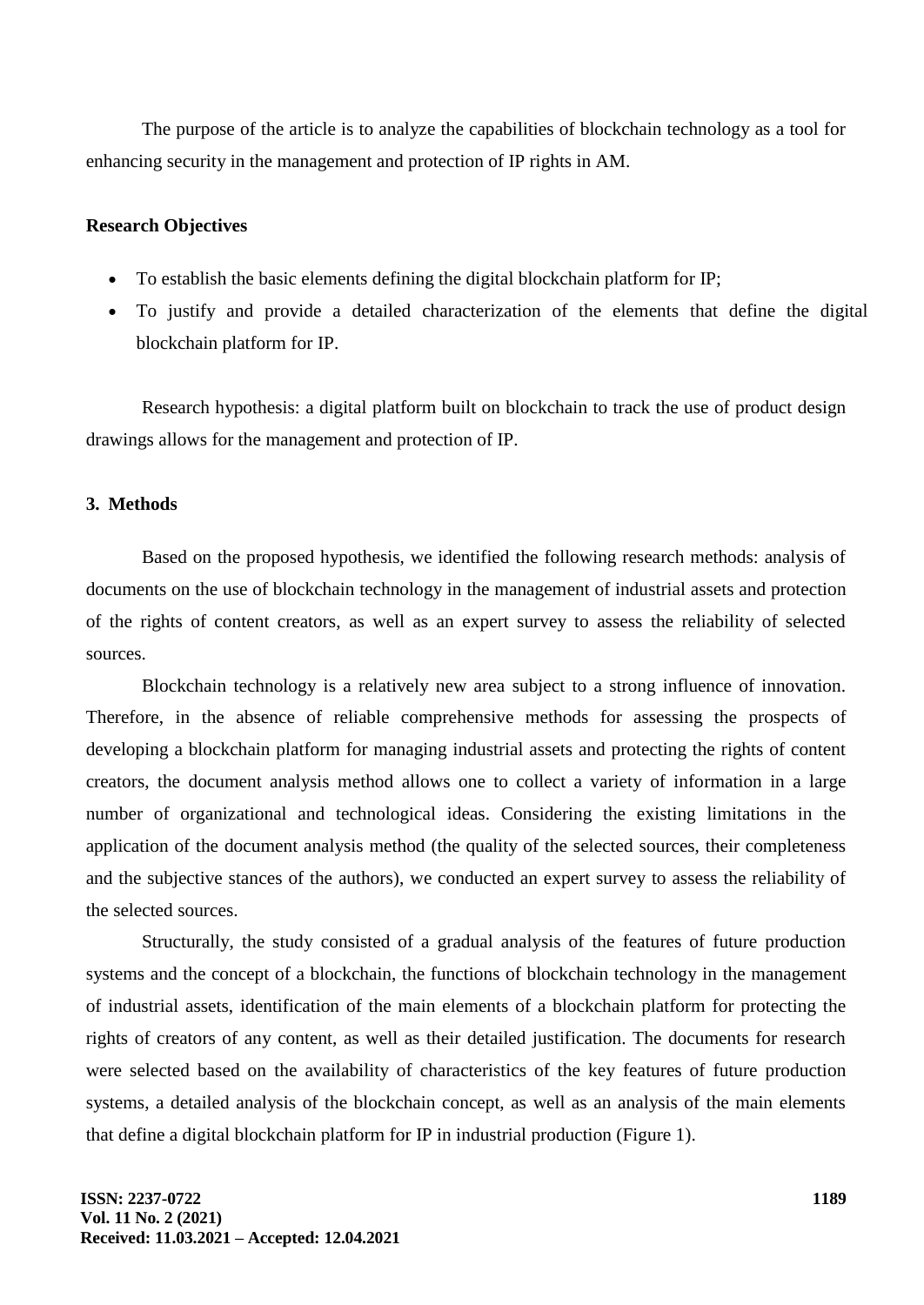

At the first stage of the study, the selected information was grouped by document type.

The first group featured statistical information from analytical companies Research And Market, CB Insights and PwC, indicating the source of the data obtained. The second group of documents included research on the characteristics of future production systems, including the features of AM, as well as research on blockchain technology (articles from scientific peer-reviewed journals indexed in Scopus and Web of Science over the past 10 years).

At the second stage of the study, we contacted 12 experts in the field of blockchain technology and AM. The selection criteria for experts were that they had at least three articles on this topic published in journals included in the Scopus or Web of Science citation databases. We compiled a questionnaire that contained 10 questions to assess the documents selected for the study. The experts used the Harrington scale [27] for assessment. Two questions were open-ended and the experts could make proposals for increasing/decreasing the number of important sources and comment on their answers. The results of the experts' answers are summarized in Table 2.

| N | Main characteristics                                              |                     |
|---|-------------------------------------------------------------------|---------------------|
|   | Number of proposals sent to experts                               |                     |
|   | Number of questionnaires received from experts                    |                     |
|   | Average results on the reliability of statistical information     | $\vert$ 0.78 points |
| 4 | Average results on the reliability of research/expert information | $0.71$ points       |
|   | Number of new documents added by experts to increase reliability  | 11                  |

Table 2- The Summarized Results of the Expert Survey on Assessing the Reliability of the Selected Documents

The experts were sent the same questionnaire at a time and were given an equal number of consecutive days to fill it out. Three experts cited business and declined to answer. The limited time frame and simultaneous mail-out allowed for equal conditions for the experts. On average, the experts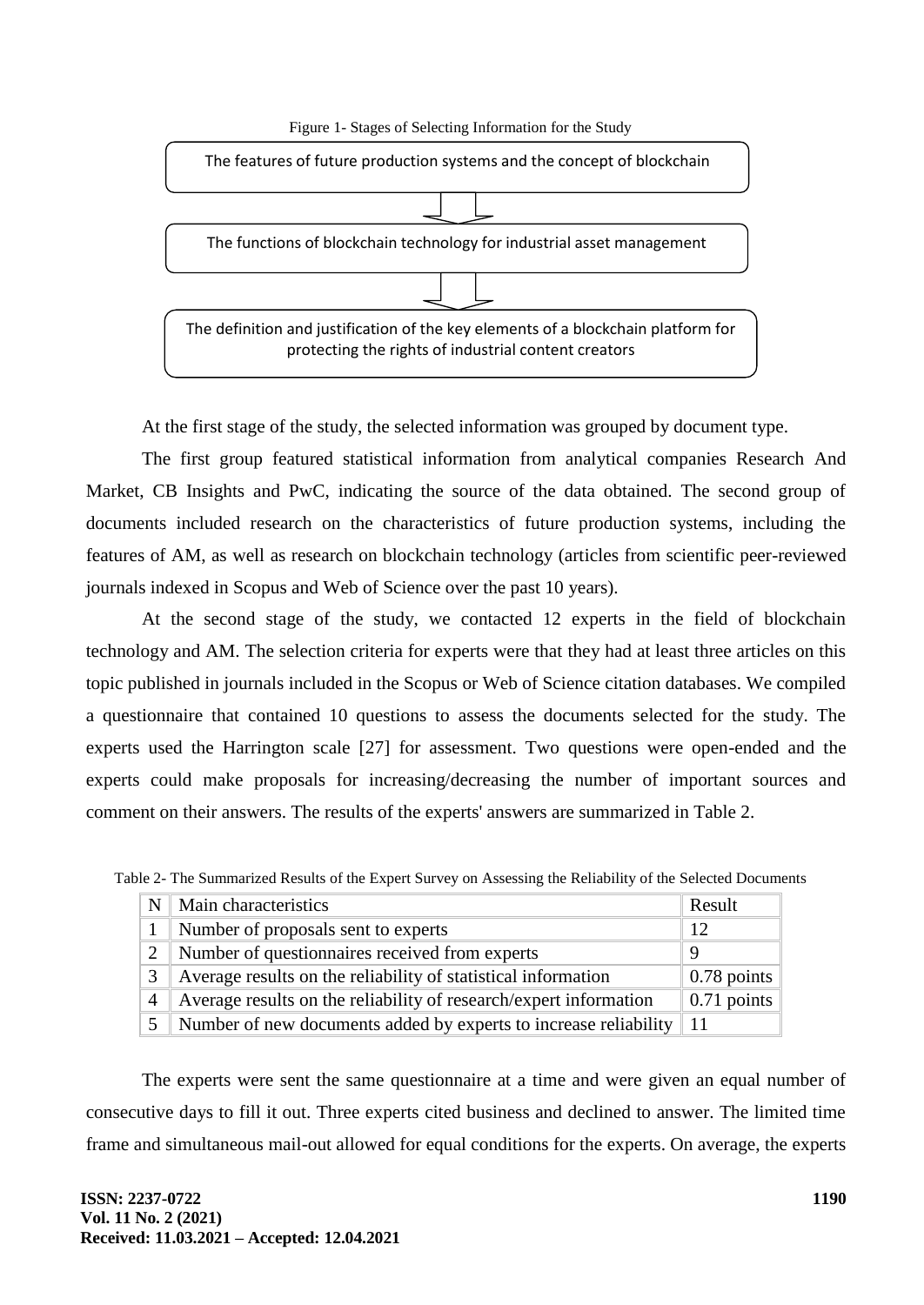rated the selected documents high (according to the criterion of assessment on the Harrington scale, the "high" value starts from 0.64-0.8).

At the third stage of the study, we processed the collected information, distributed it by the degree of significance, created a blockchain platform model for IP in AM and tables and interpreted the results.

# **4. Results**

In this study, we are particularly interested in the capabilities of blockchain for solving IP problems in product design and manufacturing. In view of this, we will examine the elements of a blockchain-based digital platform to track the use of product design drawings as third-party Internet users can create unauthorized copies of copyrighted, patented or trademarked products.

The main characteristic of companies that will suffer from the appearance of counterfeit good printed on a 3D printer is that their profit margins depend on strict adherence to IP rights. Besides the toy industry, another such market segment is the automotive spare parts industry. Major car manufacturers control this market by using design patents to prevent competitors from producing cheaper universal versions of bumpers and other parts. Thus, the market research company Gartner forecasts that by 2021, businesses will lose more than USD 100 billion a year due to theft of IP using 3D printing [28].

In response to the proliferation of 3D printing technologies, the toy company Hasbro recently partnered with 3D Systems to co-develop a website where children can create and print their own plastic Hasbro toys [29]. In this way, companies can add value to existing products or encourage customers to pay more for quality-assured genuine products and will use 3D printing to enrich the user experience. It is for this that blockchain technologies and blockchain platform created on their basis to track the use of product design drawings can be used.

Blockchain offers many possibilities, among which we would like to highlight the following three functions:

- 1. Reducing the cost of verification and the cost of network interaction;
- 2. Asset tracking to facilitate monitoring of the use of design drawings;
- 3. Ensuring fair compensation for various users on the network.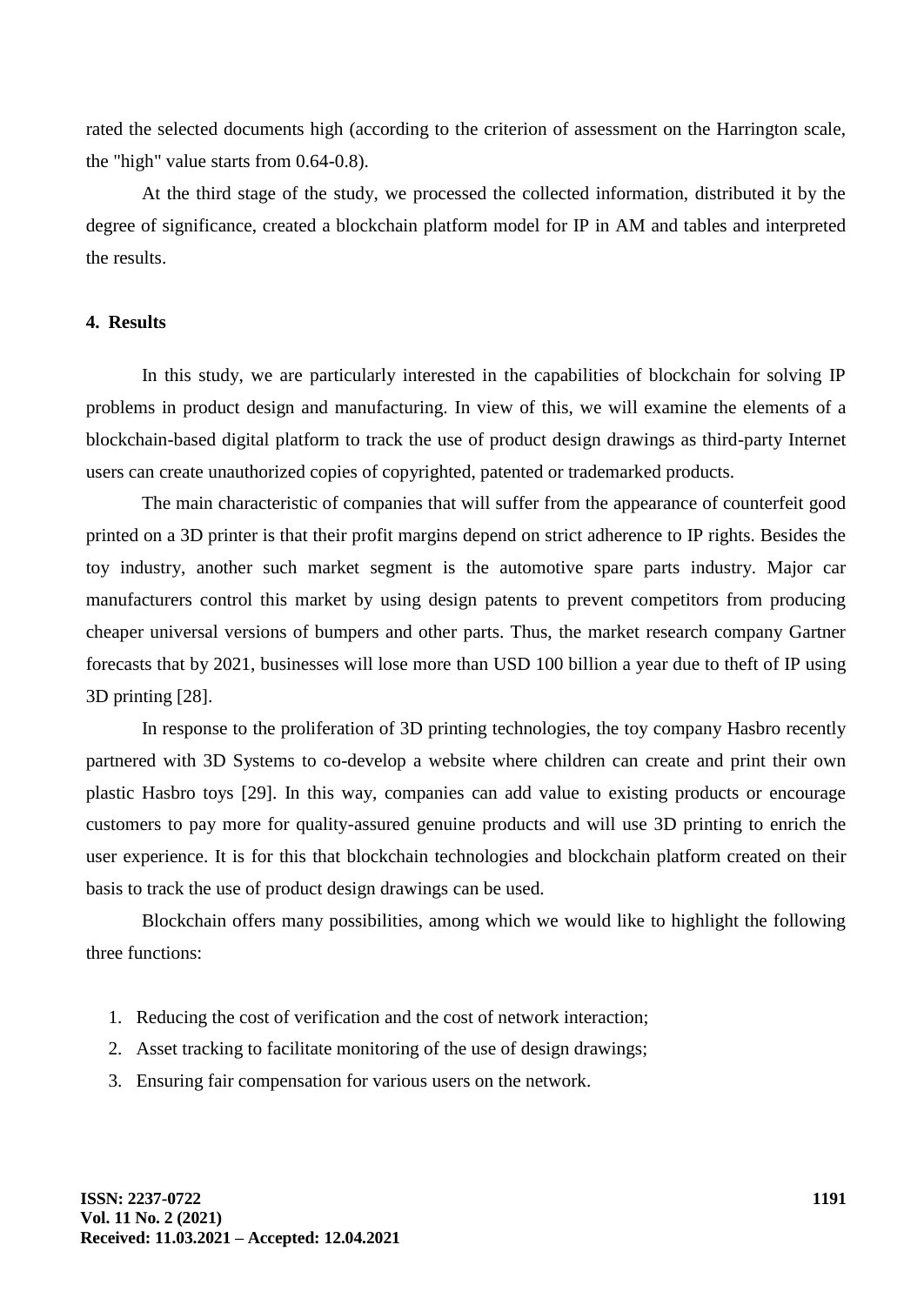Thus, the proposed blockchain platform for the management and protection of patents and design drawings requires the definition of three main elements, as shown in Figure 2. These three elements include:

- 1. The development of specialized tokens to award users,
- 2. The definition of conditions that should be included in smart contracts,
- 3. The definition of the size of awards and incentives offered to users in peer-to-peer (P2P) networks.





When developing specialized tokens to reward users, one must remember that the concept of initial coin offering (ICO) or token sale is widely used in the industry by startups and enterprises to crowdfund the development of blockchain platforms. Developers of digital blockchain platforms use ICOs to fund the development cost of blockchain platforms with the pre-sale of access to future products and services offered on the platforms. Tokens potentially act as a medium of exchange (payment mechanism) on blockchain platforms and token holders will be able to access the services offered on the platform easier and faster [30].

When designing a digital platform to protect the rights of content creators, it is necessary to define a service token that can act as local money or a medium of exchange on the platform. The question arises whether it is possible to use digital currencies and cryptocurrencies instead of utility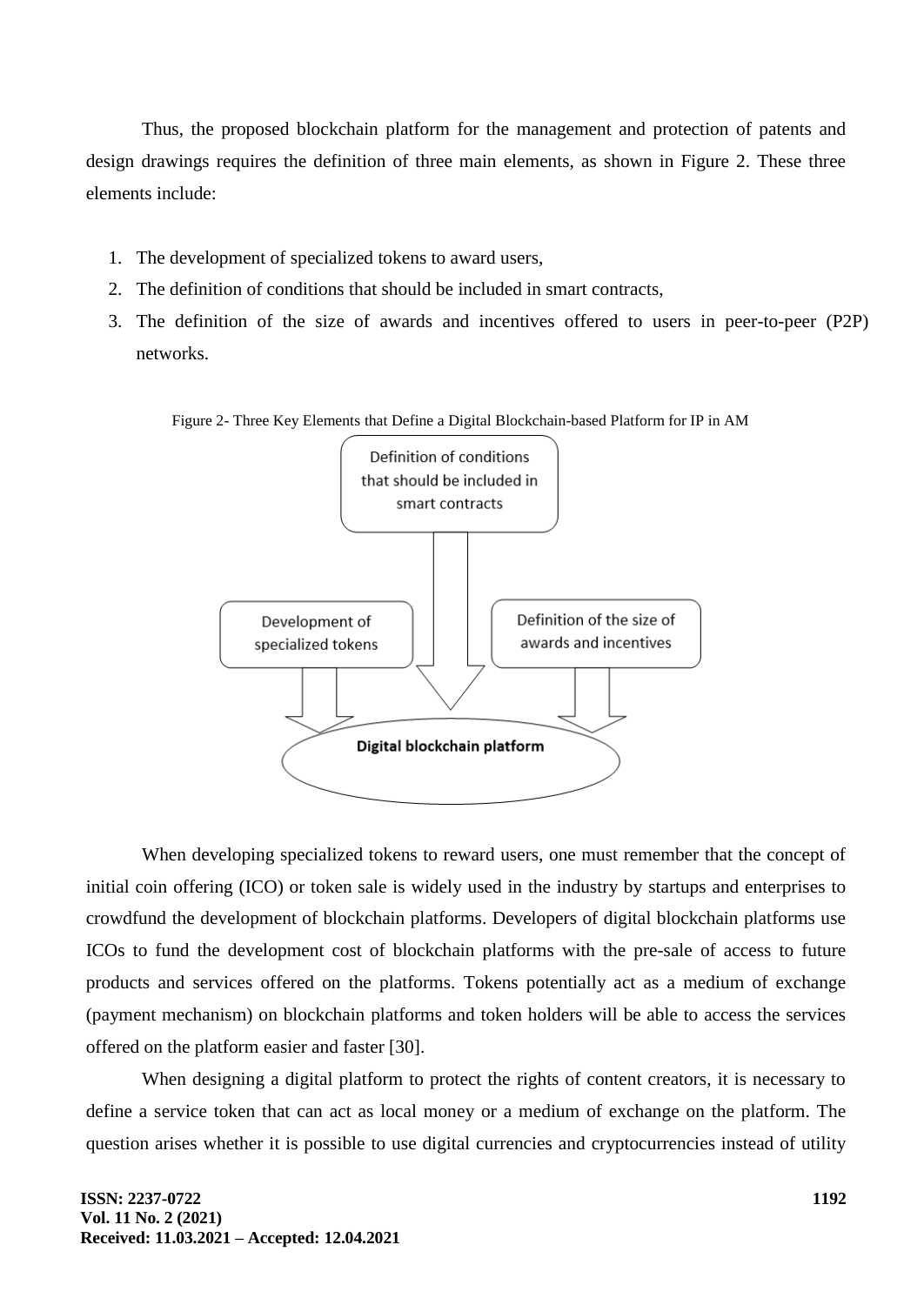tokens. Cryptocurrencies can also be used, but crypto is very volatile [31] and may not perform well as a stable exchange medium, at least for now.

When discussing smart contracts and their potential for IP management, it must be emphasized that various authors discuss significant advantages of smart contracts – from confidentiality and the absence of the need for an intermediary [32] to self-protection and trust [33].

The number of smart contracts is constantly increasing. At the same time, the growth in the number of new smart contracts largely depends on the cost of placement. Thus, according to data from Dune Analytics, the number of new smart contracts on the Ethereum network in March 2020 reached 1,971,632. The average monthly growth for the year is 670,000. Now, on average, developers need about USD 11,600 to release their smart contracts [34].

Smart contracts allow developers to decentralize their services to improve confidentiality [35] and gain economic incentives due to their work. The ability to copy a design drawing creates unwanted risks for designers, such as data confidentiality, authenticity and lack of control over their properties.

To develop a blockchain system for awarding acceptable asset use behavior, startups, designers and companies must be prepared to answer questions such as what behavior to incentivize, how much to charge certain users and what to include in smart contracts. It makes sense that the course of action taken by users on the platform should not only be legal behavior but also benefit the economic aspects of the business and the designers. However, it is imperative to address any inconsistency between the business objectives of blockchain platforms and the ultimate conflicting IP issues. For example, some of the terms included in smart contracts (for example, asset delivery terms, payment terms, etc.) can be time-stamped to stimulate specific collaboration opportunities between different businesses and user groups.

Therefore, the proposed platform is a digital platform that connects designers through a decentralized auditable system, promoting fair, designer-led operations. The agreements included in such systems come from various interested parties and users of the network/system.

In the proposed concept, the designer establishes a smart contract connecting a computeraided design (CAD) file, the license to use the file and a payment wallet on a blockchain platform. Various organizations that want to use the CAD file make a request to use the file and offer to pay the developer using the wallet. As soon as the payment is made to the wallet, it will launch a smart contract to activate the license for the file, which can thus be used by the licensed entity. Each organization can provide different payments depending on its status. For example, a student can use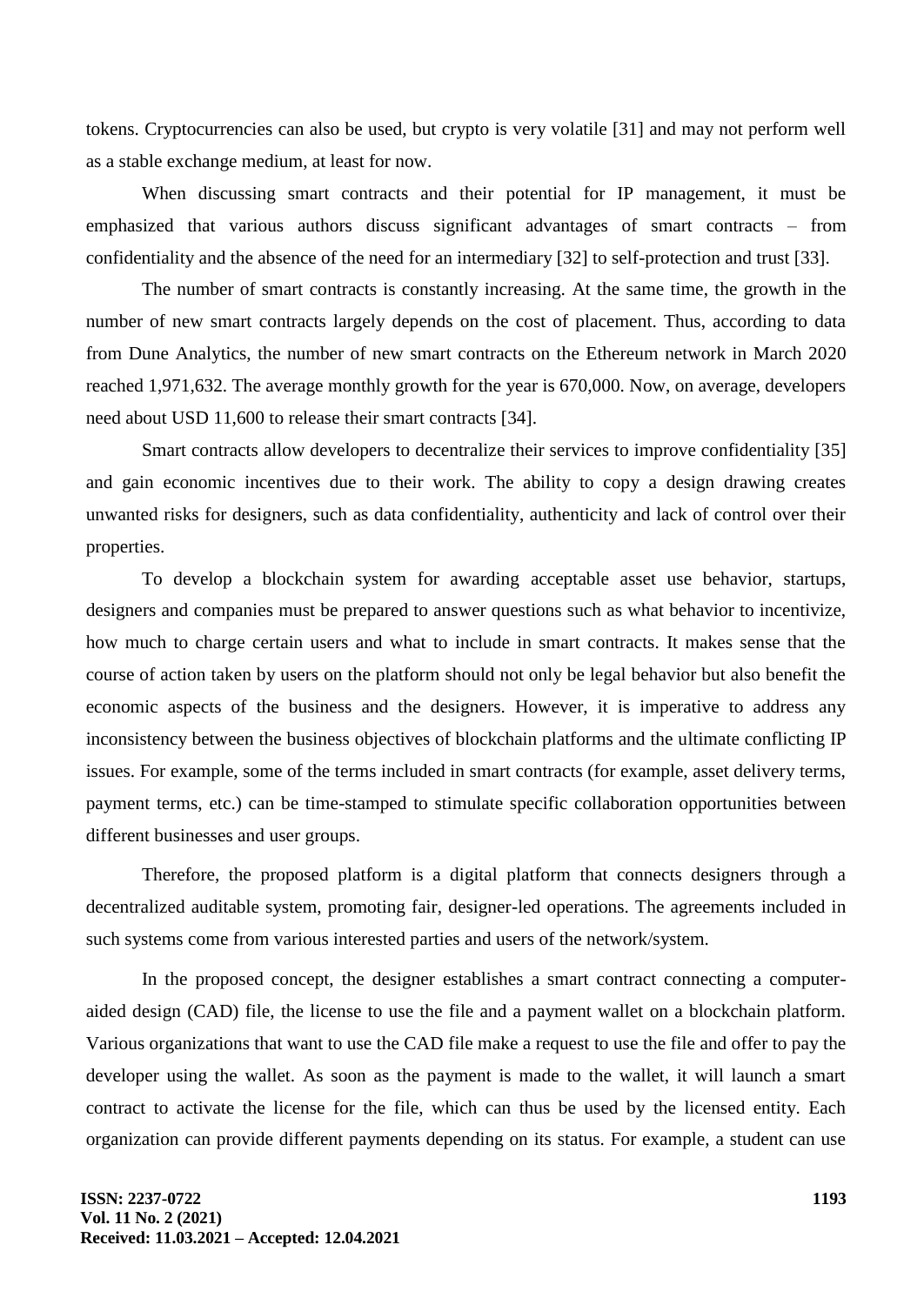an industrial product design hosted on the platform for free, the university will have to pay a minimum fee, while the content hosted on the platform will be the most expensive for a multinational company.

# **5. Discussion**

Overall, blockchain platforms offer some useful capabilities for asset management [36]. These capabilities have been redesigned for the industrial asset management case as follows:

- 1. Anonymity: platform participants (for example, the buyer and sellers of design drawings) can be completely anonymous while the asset is transferred from one agent to another, given that the buying agent can pay for the asset. Sellers do not need to know the identity of the buyers.
- 2. The transfer of the asset is carried out through methods determined by the owners of the assets and other participants in transactions with the asset.
- 3. There is no need for an intermediary so there is no need for a central entity in such a decentralized system. The smart contract will be posted online and not at a third party. In this case, the cost of verification is extremely low;
- 4. There is a consensus between different parties regarding the flow of assets from one party to another and an understandable model of trust emerges;
- 5. Anonymous communication and transaction: all transactions and communications developed on digital platforms are anonymous;
- 6. Reward system: each node in the network is rewarded based on a set of actions performed by the node.
- 7. Recorded assets, transactions and information can never be deleted or changed and are permanently stored on blockchain.

Currently, there are no specialized blockchain platforms for the management and protection of patents and design drawings, although several platforms already perform some functions relevant to the management of industrial assets and the protection of the rights of industrial content creators (Table 3).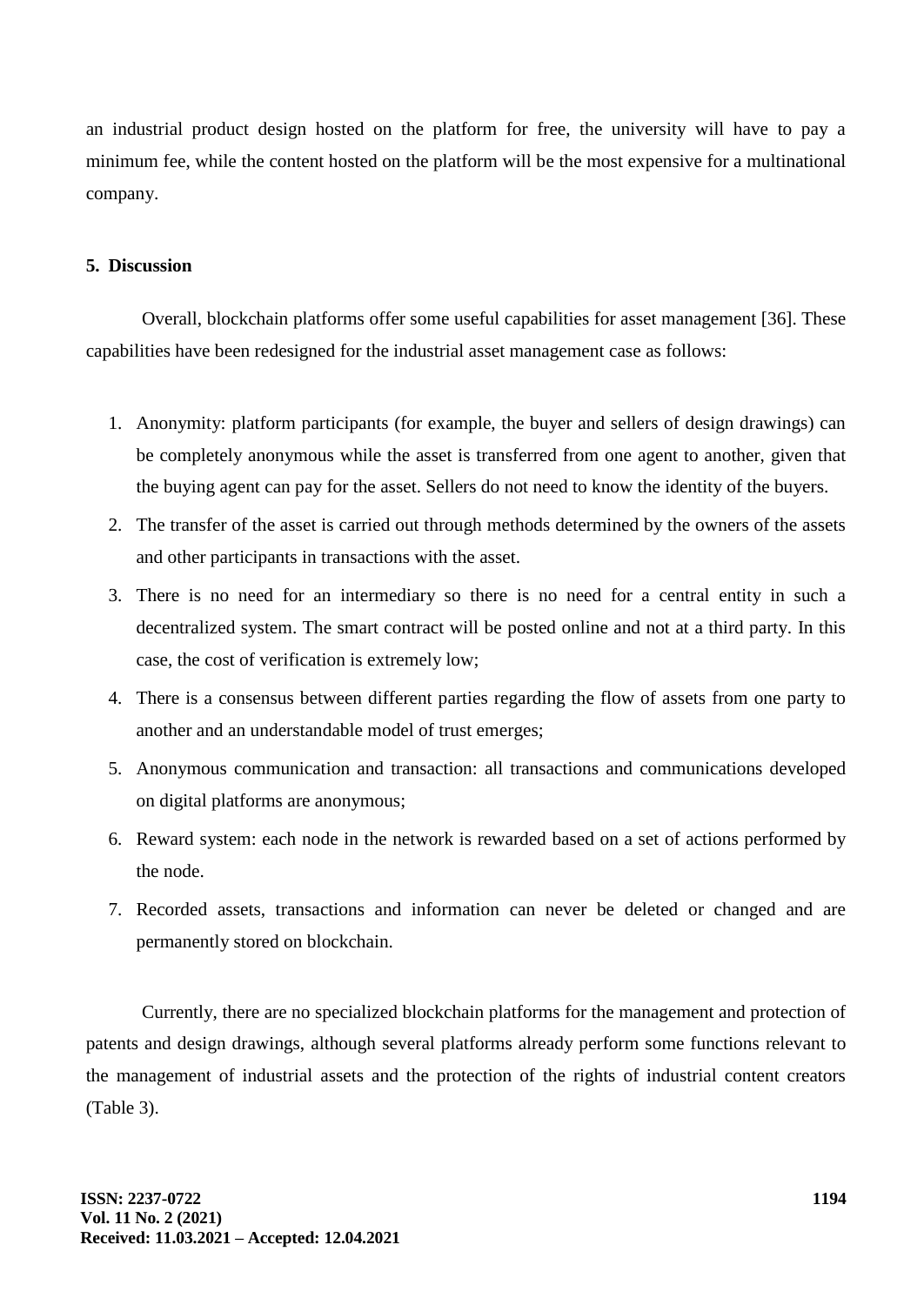| г |  |
|---|--|
|---|--|

| <b>Platform</b>                       | Function of the platform                                                                                                                                                                                                                                                                                                                                                           |        |
|---------------------------------------|------------------------------------------------------------------------------------------------------------------------------------------------------------------------------------------------------------------------------------------------------------------------------------------------------------------------------------------------------------------------------------|--------|
| Proof of<br>Existence                 | allows the creators of objects that are digitally transformed to easily prove authorship and<br>date of the document creation                                                                                                                                                                                                                                                      | $[37]$ |
| Blockai                               | gives copyright holders the opportunity to control the circulation of the results of<br>intellectual activity on the Internet and conclude contracts with third parties; after<br>registration, the creator of the object is issued a digital certificate of authenticity of rights,<br>which allows third parties to identify the author of the object or another copyright owner |        |
| MoviesChain<br>by TVzavr              | allows the content creator and the consumer to connect directly and eliminates unnecessary<br>intermediaries; moreover, such a technological solution will protect content from piracy                                                                                                                                                                                             | $[38]$ |
| Ascribe                               | allows object authors to track the use of their content, as well as other content posted on the<br>platform                                                                                                                                                                                                                                                                        | $[39]$ |
| Ujo Music                             | a decentralized database of copyright holders that pays royalties directly to content creators<br>through smart contracts                                                                                                                                                                                                                                                          | $[39]$ |
| Single<br>depository of<br>IP results | one can register the copyright for the object through blockchain                                                                                                                                                                                                                                                                                                                   | $[40]$ |
| BaaS<br>(Kazakhstan)                  | one can create and deploy corporate blockchain systems based on the distributed<br>infrastructure of the operator's data centers                                                                                                                                                                                                                                                   | $[41]$ |

Due to the widespread use of blockchain technologies, the legal force of blockchain is being recognized around the world. For example, in the USA, the use of blockchain technology and smart contracts in electronic records and signatures is already permitted and enforceable in accordance with existing federal and state laws through the application of the provisions of the Electronic Signatures in Global and National Commerce Act (ESIGN Act) and the Uniform Electronic Transactions Act (UETA). Some US states have adopted additional laws that support the use of blockchain technology in connection with their application to enhance the security for the management and protection of IP rights (Table 4) [42].

| Table 4   |                                                                                                                                                                                                                                                                                                                                                                                                           |  |
|-----------|-----------------------------------------------------------------------------------------------------------------------------------------------------------------------------------------------------------------------------------------------------------------------------------------------------------------------------------------------------------------------------------------------------------|--|
| State     | Description of blockchain law                                                                                                                                                                                                                                                                                                                                                                             |  |
| Arizona   | On 29 Mar. 2017, the Arizona Electronic Transactions Act was amended to add §44-7061, which treats<br>"a signature that is secured through blockchain technology" as an electronic signature, "a record or<br>contract secured through blockchain technology" as an electronic form or record, and a smart contract<br>must be legally valid and enforceable.                                             |  |
| Nevada    | On 5 Jun. 2017, the Nevada Uniform Electronic Transactions Act was amended to specifically define<br>"blockchain" and treat blockchain records as electronic records. Besides, Nevada has prohibited<br>counties, cities and other local governments from imposing taxes, fees or licenses for any use of<br>blockchain.                                                                                  |  |
| Tennessee | On 22 Mar. 2018, the Tennessee Uniform Electronic Transactions Act was amended to define<br>"distributed ledger technology" and "smart contract", treat records protected by distributed ledger<br>technology as electronic records and state that "cryptographic signature that is secured and stored using<br>distributed ledger technology [] must be in electronic form and be an electronic record". |  |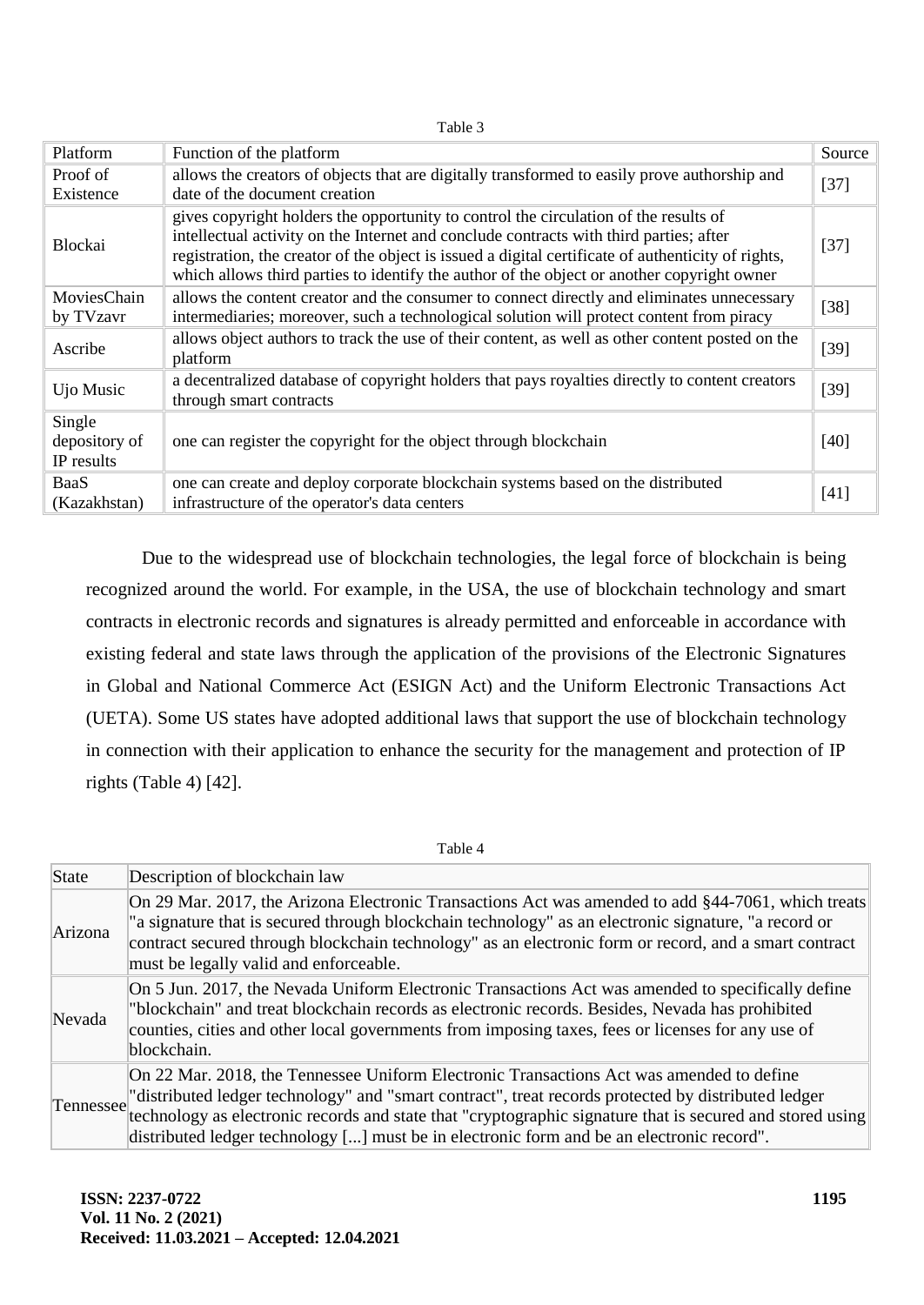In Europe, on 10 Apr. 2018, 21 EU Member States and Norway signed a Declaration to establish a European Blockchain Partnership (EBP) and to collaborate on the creation of a European Blockchain Services Infrastructure (EBSI) that will support the provision of cross-border digital government services with the highest security and confidentiality standards. Since then, eight more countries have joined the Partnership, bringing the total number of signatories to 30. Starting from 2021, the development and implementation of EBSI will be funded at the EU level through the Digital Europe program [43].

To protect consumers and investors, on 24 Sep. 2020, the Commission adopted a comprehensive package of legislative proposals for the regulation of crypto assets, updating certain financial market rules for crypto assets and creating a legal basis for the so-called Regulatory Sandbox – a tool that unites regulators, companies and technical experts to test innovative solutions and identify obstacles to their deployment. The regulatory sandbox is expected to start working in 2021/22 [44].

Crypto assets characterized as "financial instruments" under the Markets in Financial Instruments Directive (e.g. tokenized shares or tokenized bonds) have already come under EU securities markets legislation in the past. However, these rules preceded the emergence of new crypto assets and distributed ledger technologies (DLT). Therefore, on 24 Sep. 2020, the Commission proposed a pilot mode for market infrastructures that want to try to trade and conduct transactions in instruments that do not qualify as "financial instruments", such as utility tokens or payment tokens that can be used to pay for patent rights and design drawings. The Commission has proposed a specific new structure that will replace all other EU and national regulations currently governing the issuance, trade and storage of such crypto assets. This Markets in Crypto Assets regulation – MiCA – will support innovation while protecting copyright holders, consumers and the integrity of crypto exchanges [44]

In view of this, we consider it important to emphasize such a factor influencing the development of the use of blockchain technology as the attitude of the government or other regulatory bodies to operations carried out in the field of digital circulation. According to researchers [45], the quality of the development of innovative projects and the protection of IP depends on the attitude of states to the legalization of blockchain transactions, since as a result of such processes, legal rights and obligations appear, and this, and not centralized regulation, is what the participants of digital legal relations want.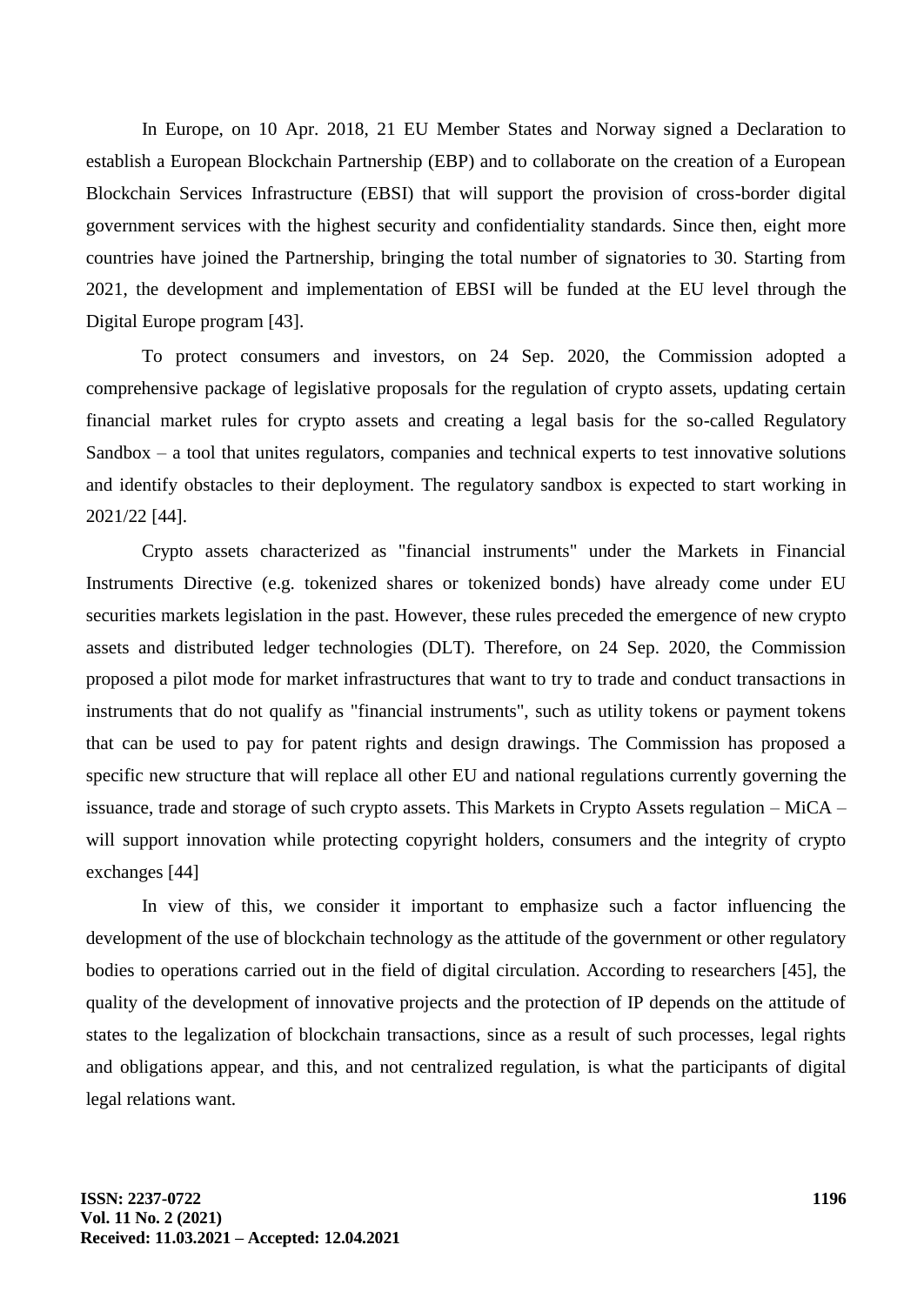## **6. Conclusion**

Within the study, we introduce the concept of blockchain and discuss the capabilities of this technology for IP protection in the field of design and manufacturing. A digital platform is proposed to enable file sharing. The study features three main steps for developing a blockchain platform: the development of specialized tokens to reward users, the definition of conditions that should be included in smart contracts and the size of awards and incentives for each interested party that gains access to the platform. This platform will reduce transaction costs, increase the level of commercialization and ensure reliable protection of IP.

Therefore, the results of the study confirmed the hypothesis that a digital platform based on blockchain to track the use of product design drawings allows one to manage and protect IP.

The prospect of the research can be the development of a prototype of a digital platform and testing its capabilities in practice, especially in existing cloud-based AM businesses. The terms and conditions to be incorporated into these digital platforms should be determined based on extensive research. Efficient mathematical models must be developed to support consensus algorithms and smart contracts. Verification mechanisms are required to verify transactions occurring on blockchain, subject to the cooperation of certified users, moderators and platform vendors.

**Author Contributions:** All authors contributed equally. **Funding:** This research received no external funding. **Conflicts of Interest:** The authors declare no conflict of interest.

## **References**

Fetisova, N. (2019). Additive revolution. *At. Ekspert* 2019, *9*.

Conner, B.P.; Manogharan, G.P.; Martof, A.N.; Rodomsky, L.M.; Rodomsky, C.M.; Jordan, D.C.; Limperos, J.W. Making sense of 3-D printing: Creating a map of additive manufacturing products and services. *Addit. Manuf.* 2014, *1*–*4*, 64–76, doi:10.1016/j.addma.2014.08.005.

Petrovic, V.; Vicente Haro Gonzalez, J.; Jordá Ferrando, O.; Delgado Gordillo, J.; Ramón Blasco Puchades, J.; Portolés Griñan, L. Additive layered manufacturing: sectors of industrial application shown through case studies. *Int. J. Prod. Res.* 2011, *49*, 1061–1079, doi:10.1080/00207540903479786.

Mellor, S.; Hao, L.; Zhang, D. Additive manufacturing: A framework for implementation. *Int. J. Prod. Econ.* 2014, *149*, 194–201, doi:10.1016/j.ijpe.2013.07.008.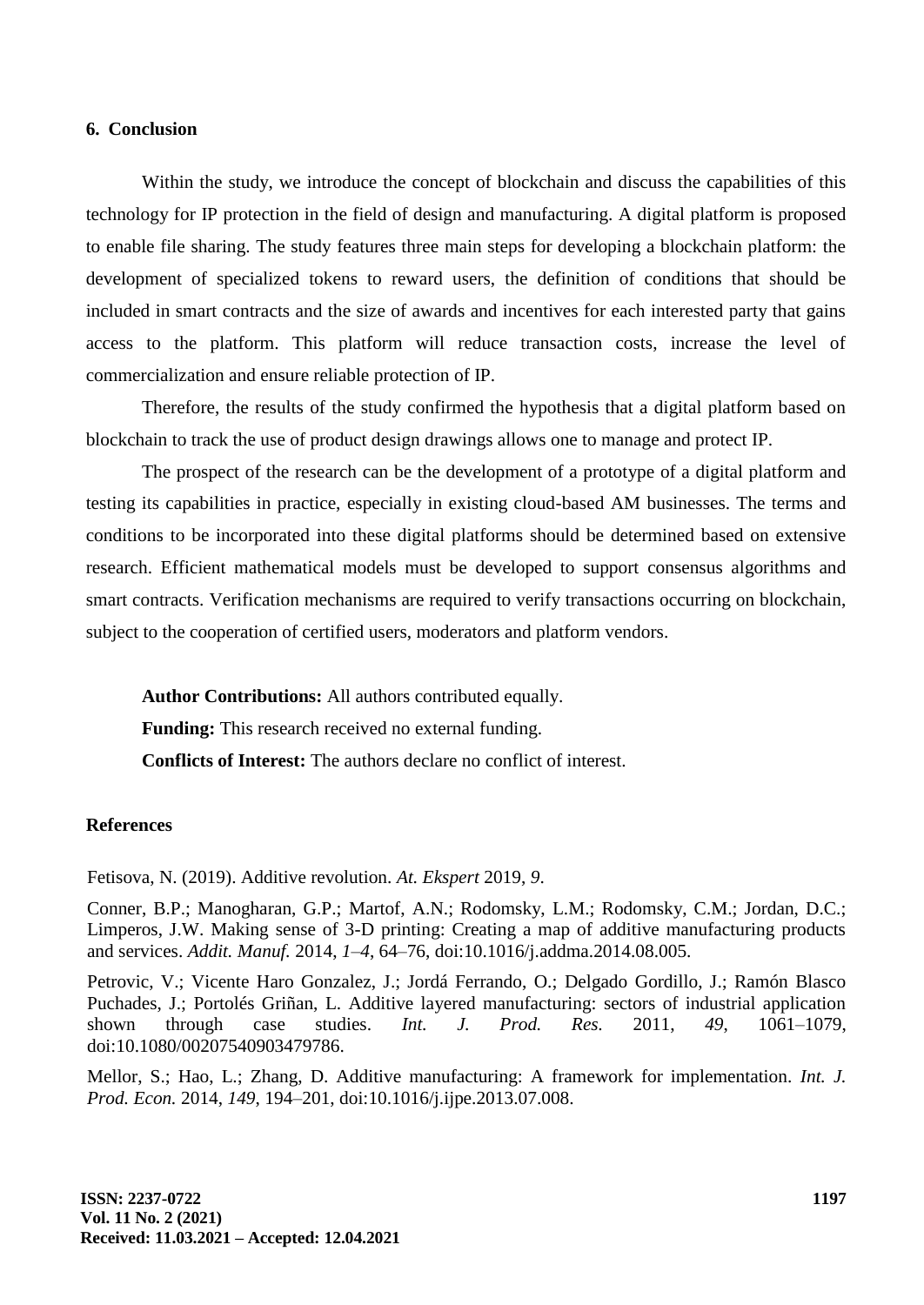Liu, X.; He, W.; Xu, L.; Yan, G. Enhancing the Security of Cloud Manufacturing by Restricting Resource Access. *J. Homel. Secur. Emerg. Manag.* 2014, *11*, 533–554, doi:10.1515/jhsem-2014- 0034.

Lu, Y.; Xu, X. Protecting Intellectual Property in a Cloud Manufacturing Environment: Requirements and Strategies. *IFIP Adv. Inf. Commun. Technol.* 2015, *460*, 404–411, doi:10.1007/978-3-319-22759- 7\_47.

Kietzmann, J.; Pitt, L.; Berthon, P. Disruptions, decisions, and destinations: Enter the age of 3-D printing and additive manufacturing. *Bus. Horiz.* 2015, *58*, 209–215, doi:10.1016/j.bushor.2014.11.005.

Rauch, E.; Dallinger, M.; Dallasega, P.; Matt, D.T. Sustainability in Manufacturing through Distributed Manufacturing Systems (DMS). *Procedia CIRP* 2015, *29*, 544–549, doi:10.1016/j.procir.2015.01.069.

Mourtzis, D.; Doukas, M.; Psarommatis, F. Design and operation of manufacturing networks for mass customisation. *CIRP Ann.* 2013, *62*, 467–470, doi:10.1016/j.cirp.2013.03.126.

Kruth, J.-P.; Leu, M.C.; Nakagawa, T. Progress in Additive Manufacturing and Rapid Prototyping. *CIRP Ann.* 1998, *47*, 525–540, doi:10.1016/S0007-8506(07)63240-5.

Kristianto, Y.; Gunasekaran, A.; Helo, P. Building the "Triple R" in global manufacturing. *Int. J. Prod. Econ.* 2017, *183*, 607–619, doi:10.1016/j.ijpe.2015.12.011.

Lüthje, T. The Development in Global Production. *Mod. Econ.* 2015, *06*, 310–315, doi:10.4236/me.2015.63029.

Gebler, M.; Schoot Uiterkamp, A.J.M.; Visser, C. A global sustainability perspective on 3D printing technologies. *Energy Policy* 2014, *74*, 158–167, doi:10.1016/j.enpol.2014.08.033.

Chryssolouris, G.; Mavrikios, D.; Papakostas, N.; Mourtzis, D.; Michalos, G.; Georgoulias, K. Digital manufacturing: History, perspectives, and outlook. *Proc. Inst. Mech. Eng. Part B J. Eng. Manuf.* 2009, *223*, 451–462, doi:10.1243/09544054JEM1241.

Zaprutin, D.G.; Nikiporets-Takigawa, G.; Goncharov, V.V.; Sekerin, V.D.; Gorokhova, A.E. Legal practice in the blockchain era: the use of electronic evidence. *Revista Gênero & Direito* 2020, *9*, 404–418.

Novikov, A.V.; Gavrikov, E.V.; Oleynik, A.; Zhirnov, Y.; Pestov, N. Blockchain technologies in managing socioeconomic systems: a study of legal practice. Rev. Inclusiones 2020, 7, 452–461.

Iansiti, M.; Lakhani, K.R. The truth about blockchain. *Harv. Bus. Rev.* 2017, *95*, 118–127.

Cole, R.; Stevenson, M.; Aitken, J. Blockchain technology: implications for operations and supply chain management. *Supply Chain Manag. An Int. J.* 2019, *24*, 469–483, doi:10.1108/SCM-09-2018- 0309.

Huckle, S.; Bhattacharya, R.; White, M.; Beloff, N. Internet of Things, Blockchain and Shared Economy Applications. *Procedia Comput. Sci.* 2016, *98*, 461–466, doi:10.1016/j.procs.2016.09.074.

Guadamuz, A.; Marsden, C. Blockchains and Bitcoin: Regulatory responses to cryptocurrencies. *First Monday* 2015, *20*, 12–17, doi:10.5210/fm.v20i12.6198.

Chang, P.-Y.; Hwang, M.-S.; Yang, C.-C. A Blockchain-Based Traceable Certification System. *Adv. Intell. Syst. Comput.* 2018, *733*, 363–369, doi:10.1007/978-3-319-76451-1\_34.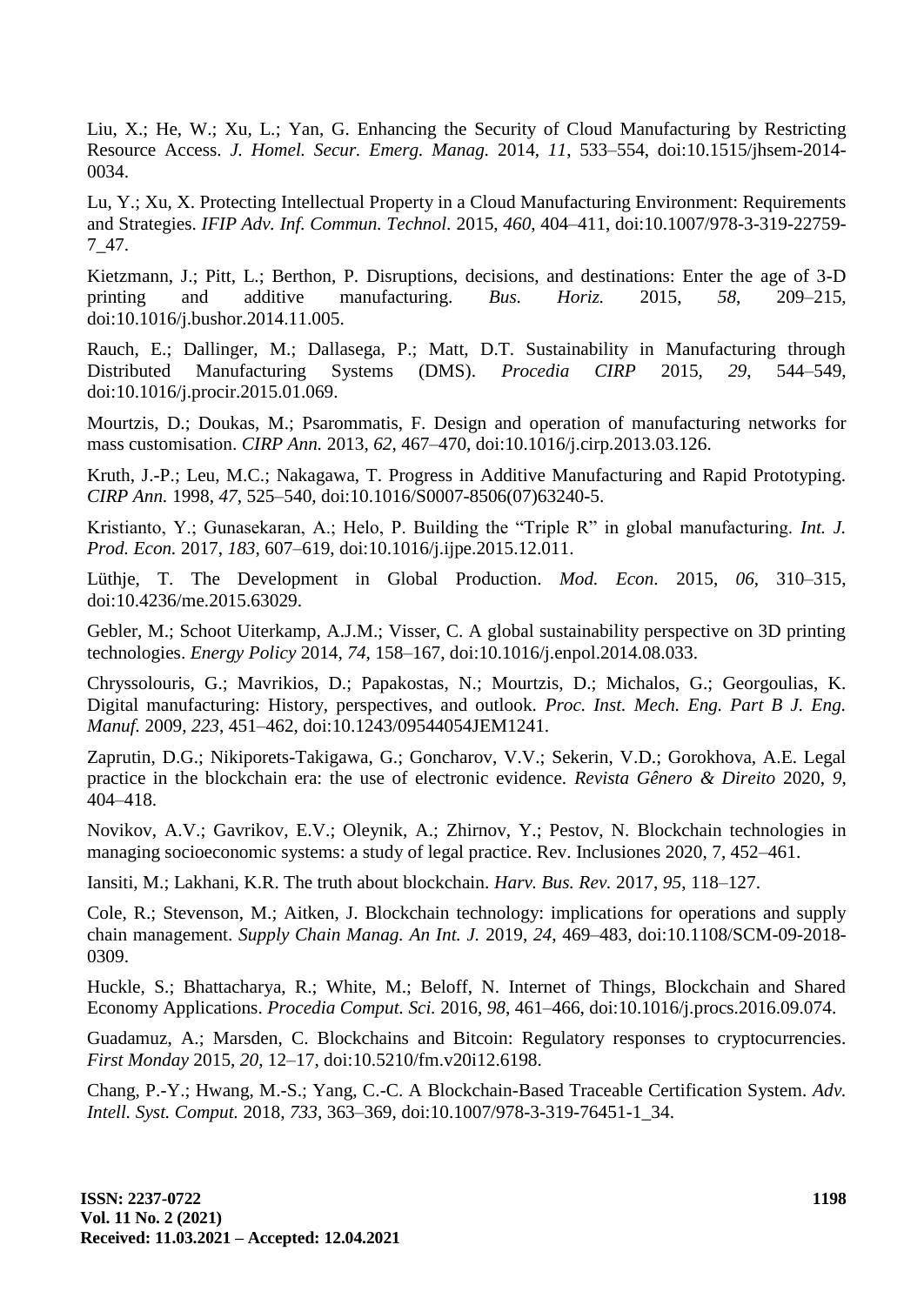Casino, F.; Dasaklis, T.K.; Patsakis, C. A systematic literature review of blockchain-based applications: Current status, classification and open issues. *Telemat. Informatics* 2019, *36*, 55–81, doi:10.1016/j.tele.2018.11.006.

Kraft, D. Difficulty control for blockchain-based consensus systems. *Peer-to-Peer Netw. Appl.* 2016, *9*, 397–413, doi:10.1007/s12083-015-0347-x.

*Blockchain-as-a-Service (BaaS) Market Outlook to 2025: Growth, Trends, Companies.* https://www.businesswire.com/news/home/20200519005771/en/Blockchain-as-a-Service-BaaS-Market-Outlook-2025-Growth-Trends.

*CB Insights says enterprise blockchain funding less than 20% of cryptocurrencies.* But is it? https://www.ledgerinsights.com/cb-insights-enterprise-blockchain-funding/.

Bourne, J. PwC: Blockchain technologies could boost global economy to tune of \$1.7 trillion by 2030 Available online: https://blockchaintechnology-news.com/2020/10/pwc-blockchain-technologiescould-boost-global-economy-to-tune-of-1-7-trillion-by-2030/.

Harrington, E.C. The desirability function. *Ind. Qual. Control* 1965, *21*, 494–498.

Attaran, M. The rise of 3-D printing: The advantages of additive manufacturing over traditional manufacturing. *Bus. Horiz.* 2017, *60*, 677–688, doi:10.1016/j.bushor.2017.05.011.

Rayna, T.; Striukova, L. From rapid prototyping to home fabrication: How 3D printing is changing business model innovation. *Technol. Forecast. Soc. Change* 2016, *102*, 214–224, doi:10.1016/j.techfore.2015.07.023.

Rivière, J.-M. Blockchain technology and IP – investigating benefits and acceptance in governments and legislations. *Jr. Manag. Sci.* 2018, *3*, 1–15.

Tapscott, D.; Tapscott, A. How Blockchain Will Change Organizations. *MIT Sloan Manag. Rev.* 2017, *58*, 10–13, doi:10.7551/mitpress/11645.003.0010.

Cruz, J.P.; Kaji, Y.; Yanai, N. RBAC-SC: Role-Based Access Control Using Smart Contract. *IEEE Access* 2018, *6*, 12240–12251, doi:10.1109/ACCESS.2018.2812844.

Bodó, B.; Gervais, D.; Quintais, J.P. Blockchain and smart contracts: the missing link in copyright licensing? *Int. J. Law Inf. Technol.* 2018, *26*, 311–336, doi:10.1093/ijlit/eay014.

*Dune Analytics Stands Out In Ethereum Smart Contract Analysis.* https://defi.cx/dune-analytics/.

Kshetri, N. Blockchain"s roles in strengthening cybersecurity and protecting privacy. *Telecomm. Policy* 2017, *41*, 1027–1038, doi:10.1016/j.telpol.2017.09.003.

Finck, M.; Moscon, V. Copyright Laws on Blockchains: Between New Forms of Rights Administration and Digital Rights Managements 2.0. *ICC Int. Rev. Intellect. Prop. Compet. Law* 2019, *50*, 77–108.

Gürkaynak, G.; Yılmaz, İ.; Yeşilaltay, B.; Bengi, B. Intellectual property law and practice in the blockchain realm. *Comput. Law Secur. Rev.* 2018, *34*, 847–862, doi:10.1016/j.clsr.2018.05.027.

Tsai, W.-T.; Feng, L.; Zhang, H.; You, Y.; Wang, L.; Zhong, Y. Intellectual-Property Blockchain-Based Protection Model for Microfilms. In *Proceedings of the 2017 IEEE Symposium on Service-Oriented System Engineering (SOSE); IEEE,* 2017; 174–178.

Zeilinger, M. Digital Art as "Monetised Graphics": Enforcing Intellectual Property on the Blockchain. *Philos. Technol.* 2018, *31*, 15–41, doi:10.1007/s13347-016-0243-1.